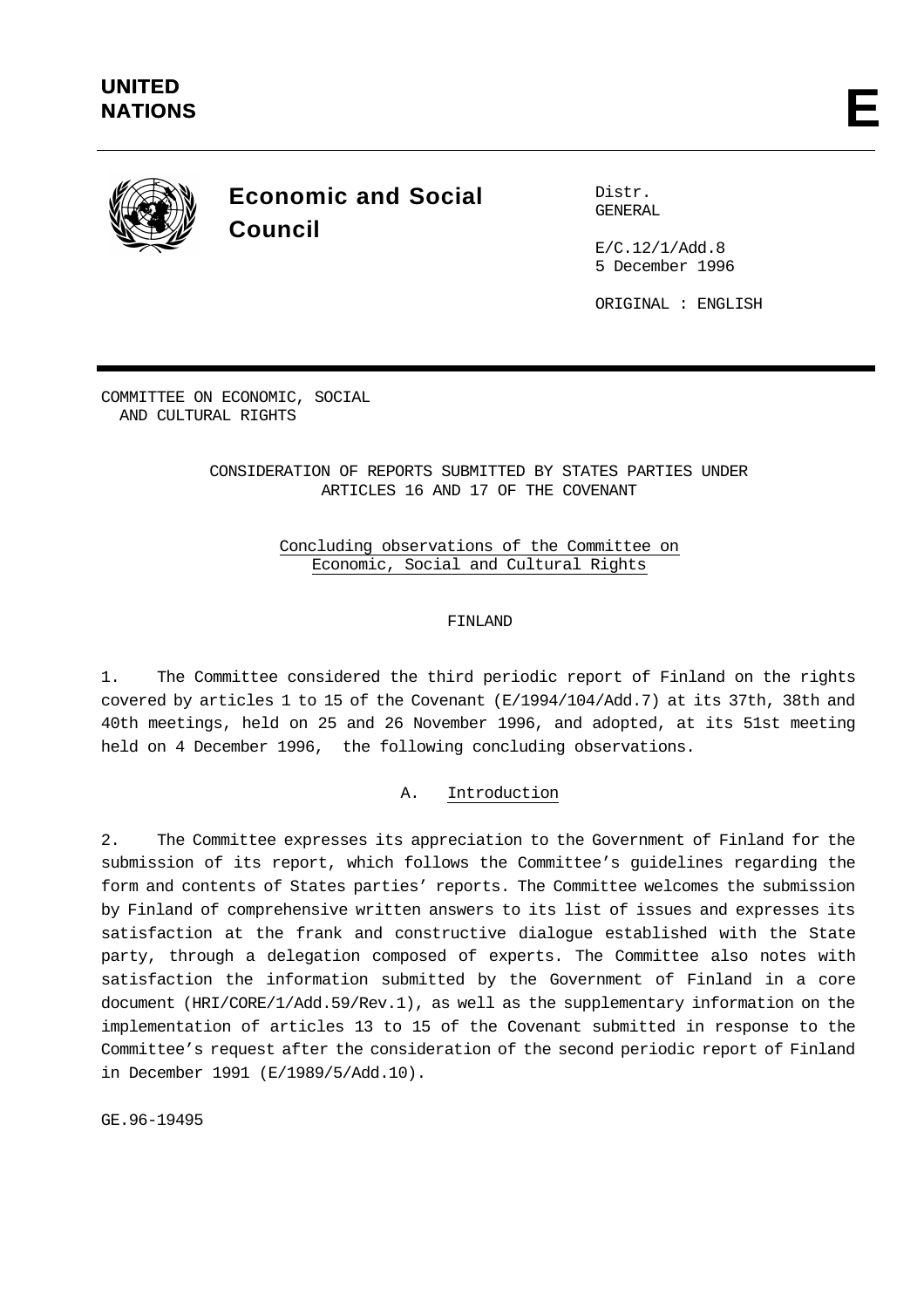#### B. Positive aspects

3. The Committee notes the generally high level of achievement by Finland of its obligations in respect of the protection of the rights set forth in the Covenant. In this regard, the Committee expresses its appreciation of the recent amendments which have been incorporated in the Constitution concerning the protection of certain economic, social and cultural rights of all persons under the State party's jurisdiction. The Committee also notes with satisfaction the existence and the activities of the Advisory Board on Human Rights Affairs, composed of representatives of various human rights organizations and of several ministries, and of the Parliamentary Ombudsman, who has competence in the field of human rights.

4. The Committee welcomes the measures taken to promote equality between men and women, such as the establishment of the Council of Equality, the Equality Ombudsman and the recent adoption of legislation requiring at least 40 per cent representation of both sexes in government appointed bodies at the national and local levels.

5. The Committee also welcomes the Government's policies and programmes aimed at creating new jobs and at helping the unemployed to join or return to the labour force, through vocational training programmes, particularly those aimed at young people.

6. The Committee notes with satisfaction the measures taken to protect and shelter the victims of domestic violence, in particular the activities deployed in this respect by the government-subsidized Union of Shelter Homes. The Committee also welcomes the recent criminalization of marital rape as a means to combat the phenomenon of violence against women.

7. The Committee notes with satisfaction the measures aimed at promoting the teaching of the Roma and Sami languages in schools and welcomes the possibility provided to the elected representatives of the Sami people to address the Parliament on issues affecting their interests.

8. The Committee notes that, despite the difficulties due to the economic recession, Finland regularly contributes, although at a reduced level, to programmes of international cooperation, thus potentially promoting the realization of economic, social and cultural rights in other countries.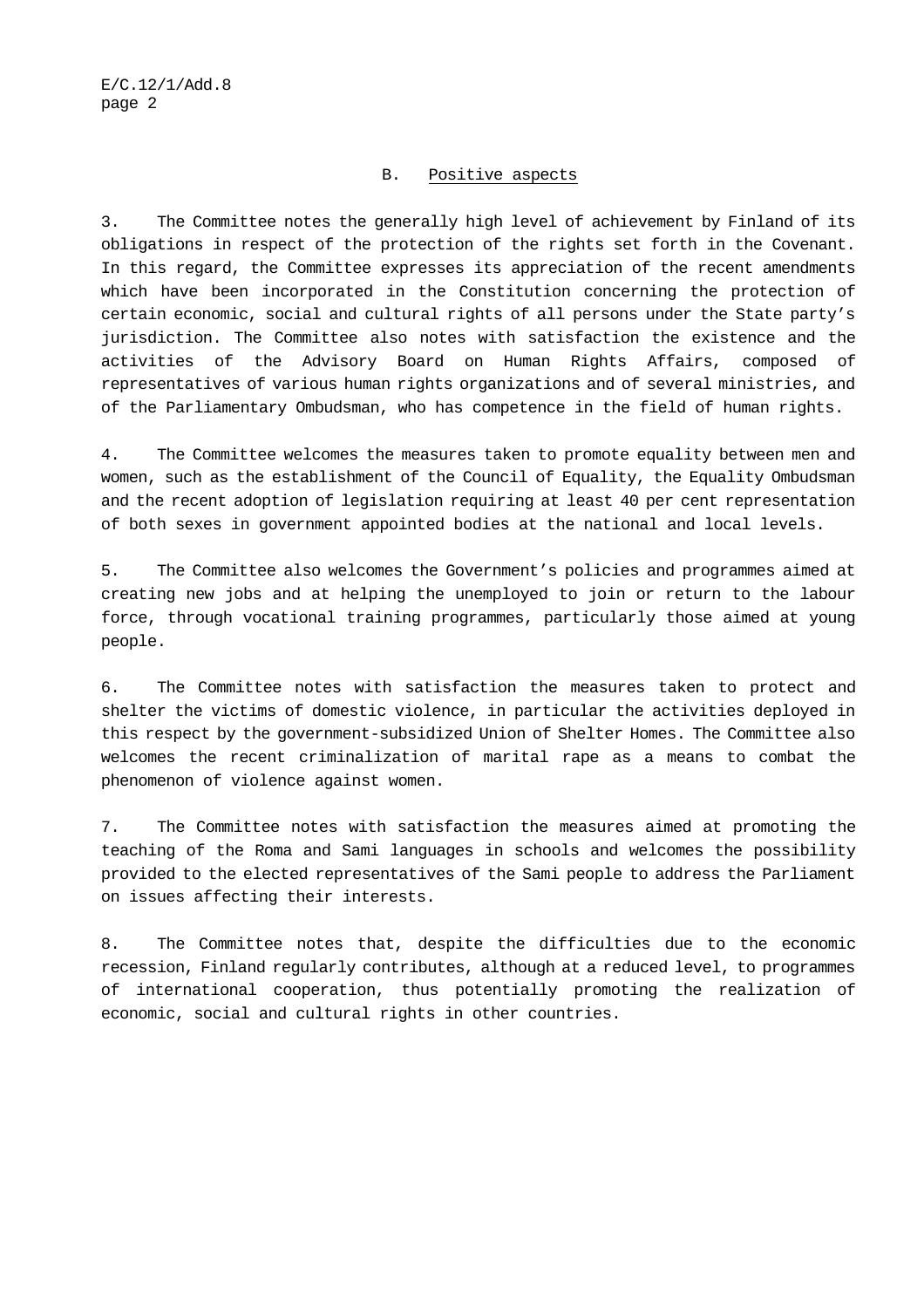# C. Factors and difficulties impeding the implementation of the Covenant

9. The Committee notes that the economic recession facing Finland and the policies adopted to meet the convergence criteria for participating in the European Economic and Monetary Union have had significant consequences for the enjoyment of economic, social and cultural rights by the Finnish population as a whole, and by vulnerable social groups in particular. In this regard, the Committee notes that the recent budgetary cuts in social expenditure, as well as economic restructuring and the decentralization of social service arrangements are factors which may affect the full implementation of the provisions of the Covenant. However, the Committee notes the Government's view that European Union membership has been a useful instrument towards fulfilling its economic policy goals, including those aimed at fighting unemployment.

# D. Principal subjects of concern

10. The Committee notes that, although the provisions of the Covenant may be directly invoked before the courts or referred to by the courts, this has not yet been the case. In this respect, the Committee expresses concern that lawyers and judges may not be sufficiently aware of the rights enshrined in the Covenant.

11. The Committee is concerned that, although equality between men and women is established in the law, it is not fully achieved in practice, in particular in the field of equal remuneration, and that, in general, women continue to encounter more obstacles than men in advancing to higher professional positions.

12. While it notes with satisfaction the recent decrease in the percentage of the population who are unemployed, the Committee is still concerned that the level of unemployment remains high, especially among young people, immigrants and refugees.

13. Although it notes that collective agreements in some sectors of professional activity contain provisions for the determination of minimum wages, the Committee is concerned that no minimum wage is guaranteed by law.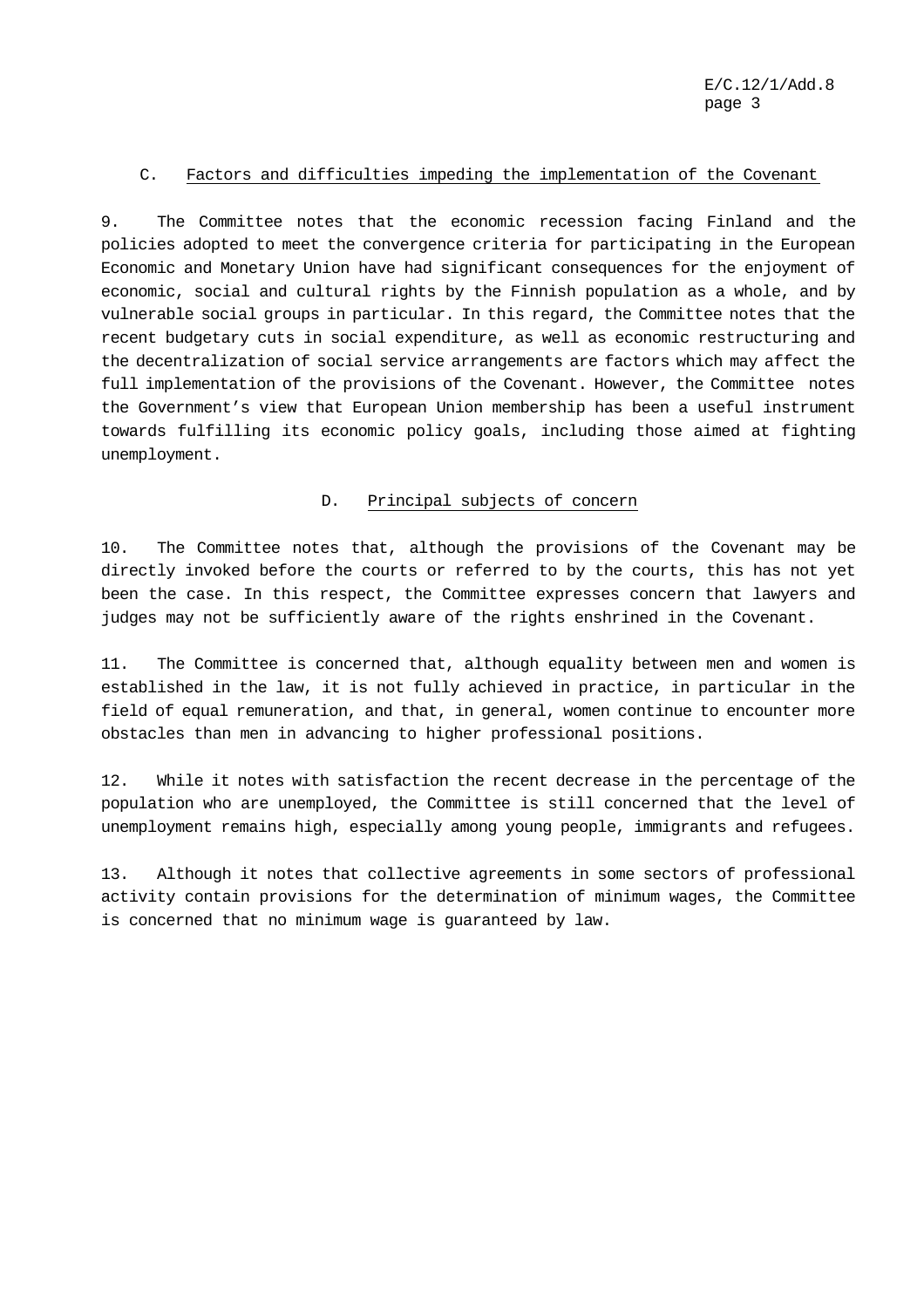14. The Committee expresses its concern that the major cuts in social security and other welfare expenditures have reduced the disposable incomes of single parents and young families with children, have affected the situation of persons without regular income under the Sickness Insurance Act, and have led to the cessation of adjustments to pensions and unemployment benefits.

15. The Committee expresses its concern at reports according to which members of the Roma minority have been discriminated against when decisions have been taken by some authorities in respect of the allocation of publicly-owned dwellings.

16. The Committee regrets the lack of official statistical data and other information with regard to problems such as domestic violence, child abuse, child pornography, child and adolescent suicide and alcohol abuse, the latter also affecting children and adolescents, which prevents both the authorities and the Committee from ascertaining the real extent of these problems.

17. The Committee expresses its concern at the recent increase in the school dropout rate, which particularly affects children from economically disadvantaged groups and children belonging to minorities.

# E. Suggestions and recommendations

18. The Committee recommends that specifically targeted training programmes be launched by the authorities to increase the awareness of judges and lawyers of the rights enshrined in the Covenant.

19. The Committee recommends that the Government intensify its efforts to ensure that equality between men and women, in particular with regard to employment and salary matters, is effective in practice.

20. The Committee urges that consideration be given to enacting legislation providing for minimum wages, and their periodical adjustment, so that protection be ensured also to workers who are not protected by sectoral collective agreements.

21. The Committee encourages the Government to take adequate measures to ensure that the reduction of the budgetary allocations for social welfare programmes does not result in the violation of the State party's obligations under the Covenant. The Committee particularly lays emphasis on the need to protect the rights of socially vulnerable groups, such as young families with children, refugees and elderly or unemployed persons.